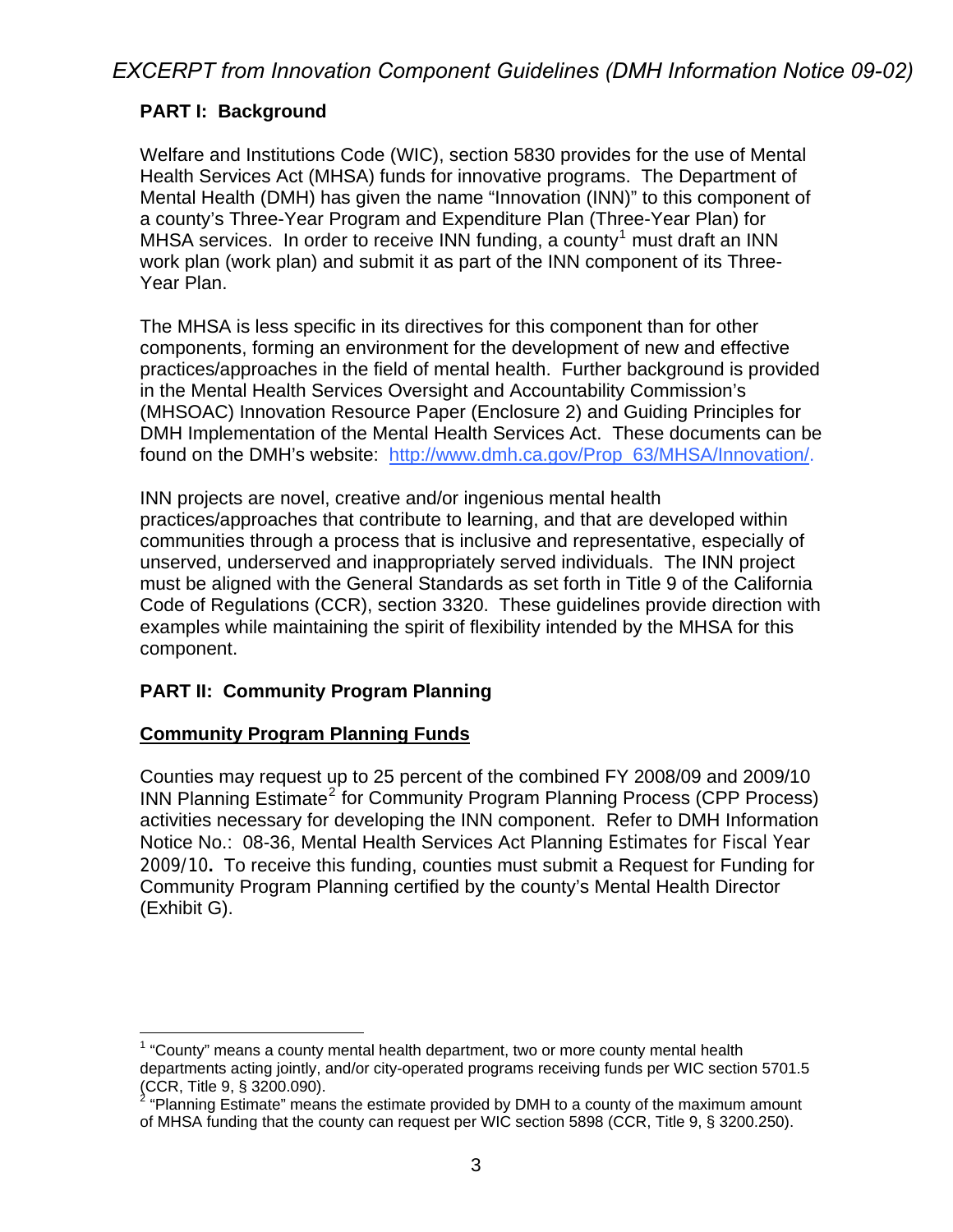## **Community Program Planning Process**

The process undertaken by counties in developing the various components of the Three-Year Plan provides an essential foundation for transformative Innovation planning, and accordingly, Innovations must be developed with the CPP Process set forth in CCR, Title 9, section 3300. If an Innovation was identified previously through the CPP Process, and stakeholders expressed support for making the Innovation the focus of a project, then no additional/separate CPP Process is required and the Local Review process can begin. See below for more detail. It is also conceivable that the planning process itself may be the focus of an INN project.

An example of a quality CPP Process for the INN component would include all of the following characteristics:

- Demonstrates engagement of the leadership and representatives of the community potentially affected by the proposed INN project
- Encourages culturally and linguistically competent outreach and accessibility that results in the inclusion of diverse stakeholders, including current and potential clients, their families and caregivers; people who are unserved and underserved by the mental health system; and service providers or other representatives of unserved communities
- Conducts planning sessions and meetings in convenient, communitybased settings
- Conducts a fair, inclusive, respectful and effective process to facilitate community input, from unserved, underserved and inappropriately served individuals of diverse backgrounds (race, ethnicity, language, age, tribal affiliations, lesbian, gay, bisexual, transgendered, etc.)
- Incorporates community strengths in solutions to addressing challenges

### **Local Review**

The INN component of the county's Three-Year Plan shall be developed with local stakeholders and made available in draft form and then circulated for review and comment for at least 30 days to representatives of stakeholder interests and any interested party who has requested a copy of the documents, consistent with MHSA requirements in WIC section 5848, subdivisions (a) and (b) and CCR, Title 9, sections 3300 and 3315. The local Mental Health Board shall conduct a public hearing on the first INN component of the Three-Year Plan, as well as on subsequent Three-Year Plans, pursuant to WIC section 5848, subdivision (b) and CCR, Title 9, section 3315, subdivision (a)(2). The county shall submit a summary and analysis of any substantive revisions made to the INN component of its Three-Year Plan as a result of stakeholder input.

Once the county has an approved INN component, it may propose changes to existing approved work plans or add new work plans by submitting an update to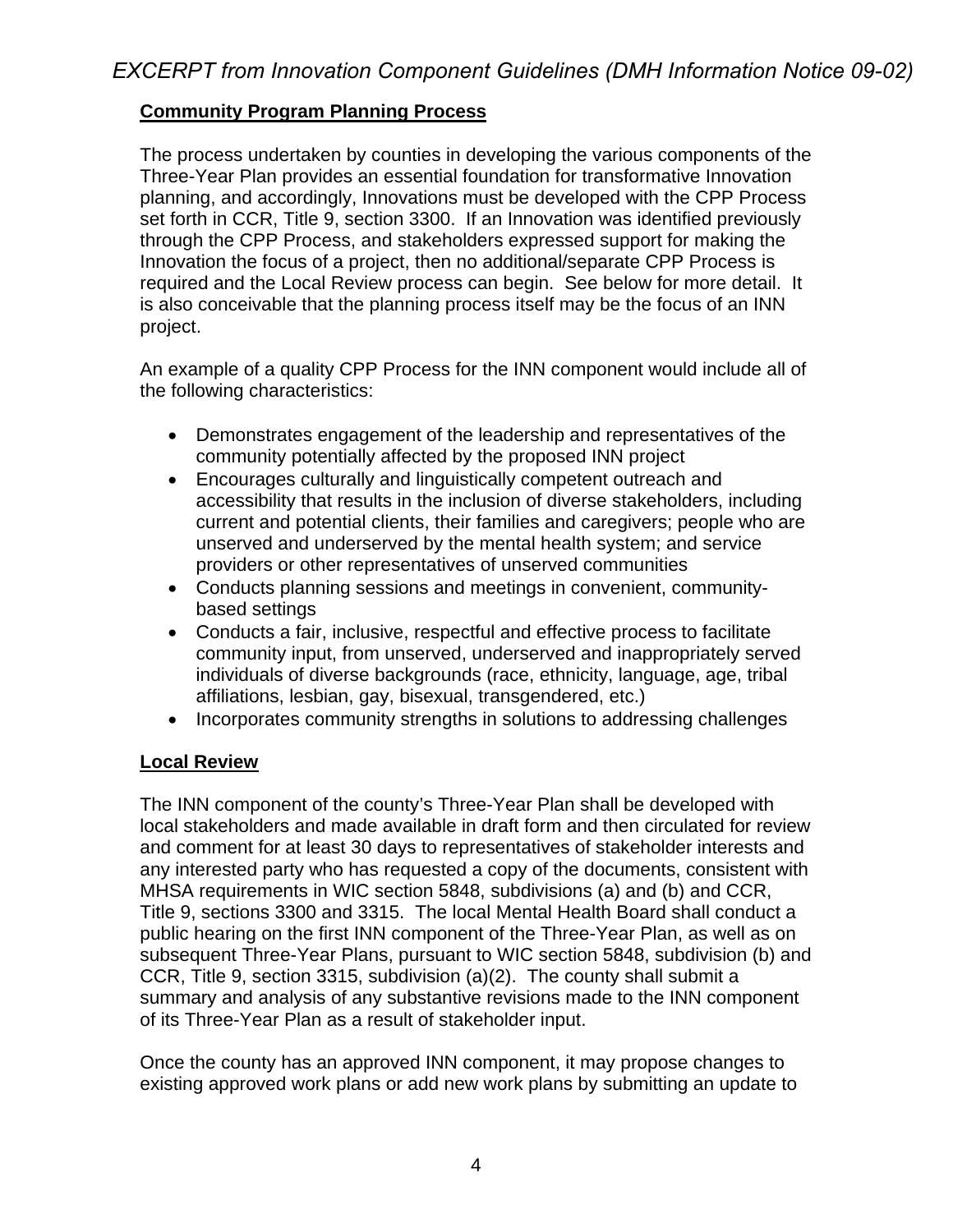its Three-Year Plan. Counties must follow the local review requirements specified in Title 9, CCR section 3315, Local Review Process.

### **Communicating Results**

Communicating the findings from any Innovation is important to transforming the mental health system. Counties should follow up with the stakeholders/community regarding the findings of the INN project. Counties and communities are encouraged to be creative in determining how best to communicate the results and lessons learned from the INN project. Examples of possibilities for maximizing learning opportunities from the Innovation include holding follow-up stakeholder/community meetings, participating in statewide or regional forums, developing a manual or other medium that describes the INN project in sufficient detail to allow others to replicate or adapt the practice/approach, reporting to other counties, DMH and the MHSOAC at statewide meetings, and/or contributing to national forums.

## **PART III: General Requirements for Innovation**

The following six sections describe general requirements of all INN projects.

### **Voluntary Participation**

INN projects must be designed for voluntary participation per CCR, Title 9, section 3400, subdivision (b)(2). No person should be denied access based solely on his/her voluntary or involuntary status.

### **Essential Purposes of Innovation**

The MHSA, Part 3.2 Innovative Programs, section 5830, subdivision (a)(1)-(4), specifies that funds for Innovation be used for the following purposes:

- Increase access to underserved groups
- Increase the quality of services, including better outcomes
- Promote interagency collaboration
- Increase access to services

Counties must select one or more of these purposes for each INN project. The selected purpose(s) will be the key focus for learning and change.

### **Definition of Innovation**

An Innovation project is defined, for purposes of these guidelines, as one that contributes to learning rather than a primary focus on providing a service. By providing the opportunity to "try out" new approaches that can inform current and future practices/approaches in communities, an Innovation contributes to learning in one or more of the following three ways: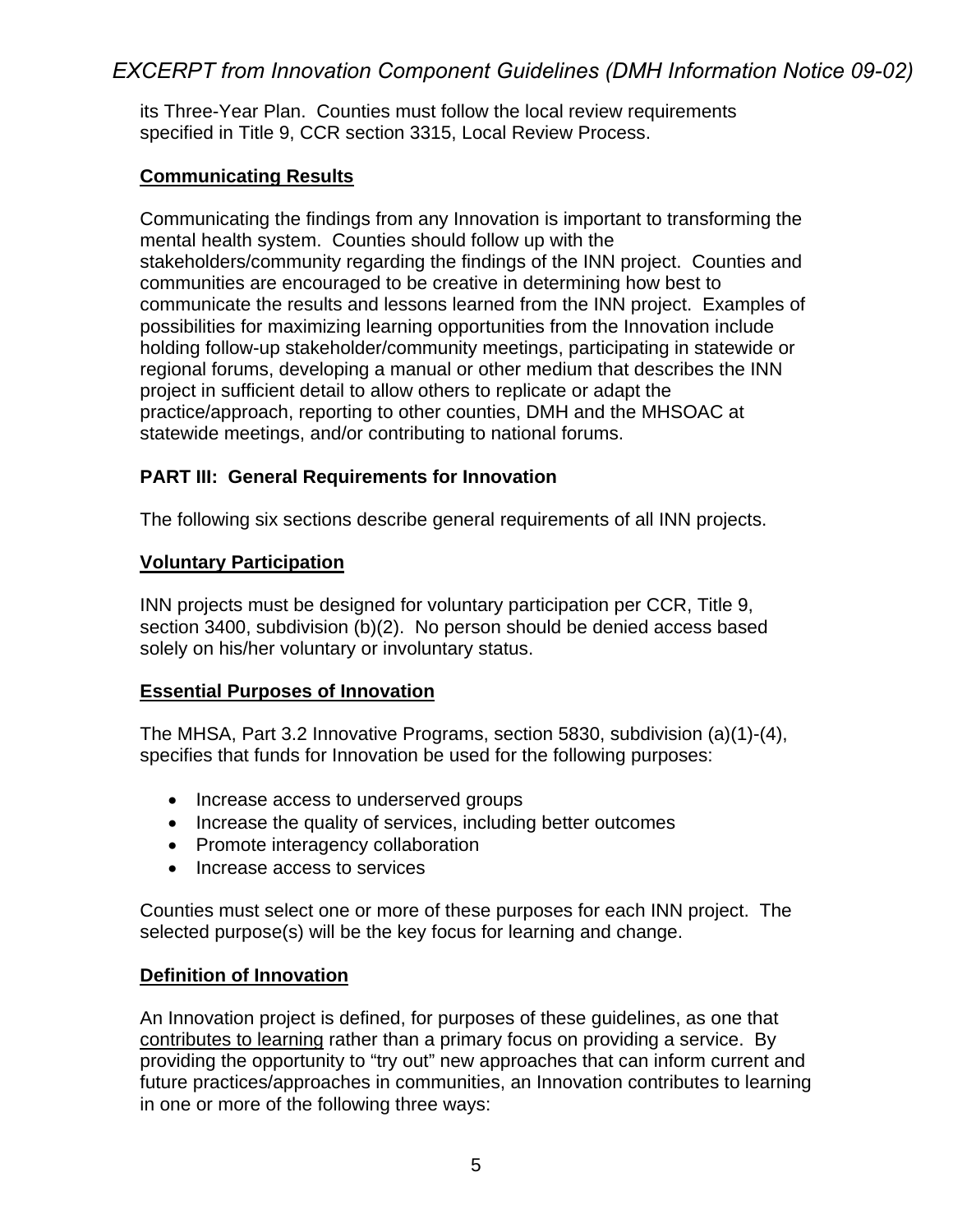- Introduces new mental health practices/approaches including prevention and early intervention that have never been done before, or
- Makes a change to an existing mental health practice/approach, including adaptation for a new setting or community, or
- Introduces a new application to the mental health system of a promising community-driven practice/approach or a practice/approach that has been successful in non-mental health contexts or settings

To clarify, a practice/approach that has been successful in one community mental health setting cannot be funded as an INN project in a different community even if the practice/approach is new to that community, unless it is changed in a way that contributes to the learning process. Merely addressing an unmet need is not sufficient to receive funding under this component. By their very nature, not all INN projects will be successful.

Proposed INN projects that have previously demonstrated their effectiveness in a mental health setting and that do not add to the learning process or move the mental health system towards the development of new practices/approaches may be eligible for funding under other components, such as Community Services and Supports (CSS) or Prevention and Early Intervention (PEI), rather than with INN funds. To clarify, an INN project may include a prevention and early intervention strategy, but such a strategy would have to be distinctive from PEI requirements. If a county wanted to test a new approach that adds to current knowledge by enhancing a PEI strategy in a way that is not currently allowable under the PEI component, a county may do so. For instance, the distinctive characteristics may include:

- The duration of the prevention and early intervention strategies may exceed the time constraints permissible in the PEI Guidelines.
- The prevention and early intervention strategies may be targeted to a population group not listed as a "Priority Population" in the PEI Guidelines.
- The overall design of the INN project includes a full spectrum of integrated services from prevention and early intervention strategies combined with screening and treatment-oriented services.

In addition to the requirement to contribute to learning, the Innovation must be aligned with the General Standards identified in the MHSA when applicable, as set forth in CCR, Title 9, section 3320. The six General Standards are listed below with a brief description of how they might apply to Innovation taken from the MHSOAC Innovation Resource Paper.

Depending upon the Innovation, the application of these six General Standards will vary. A county is only required to apply the General Standards that are appropriate for the INN project: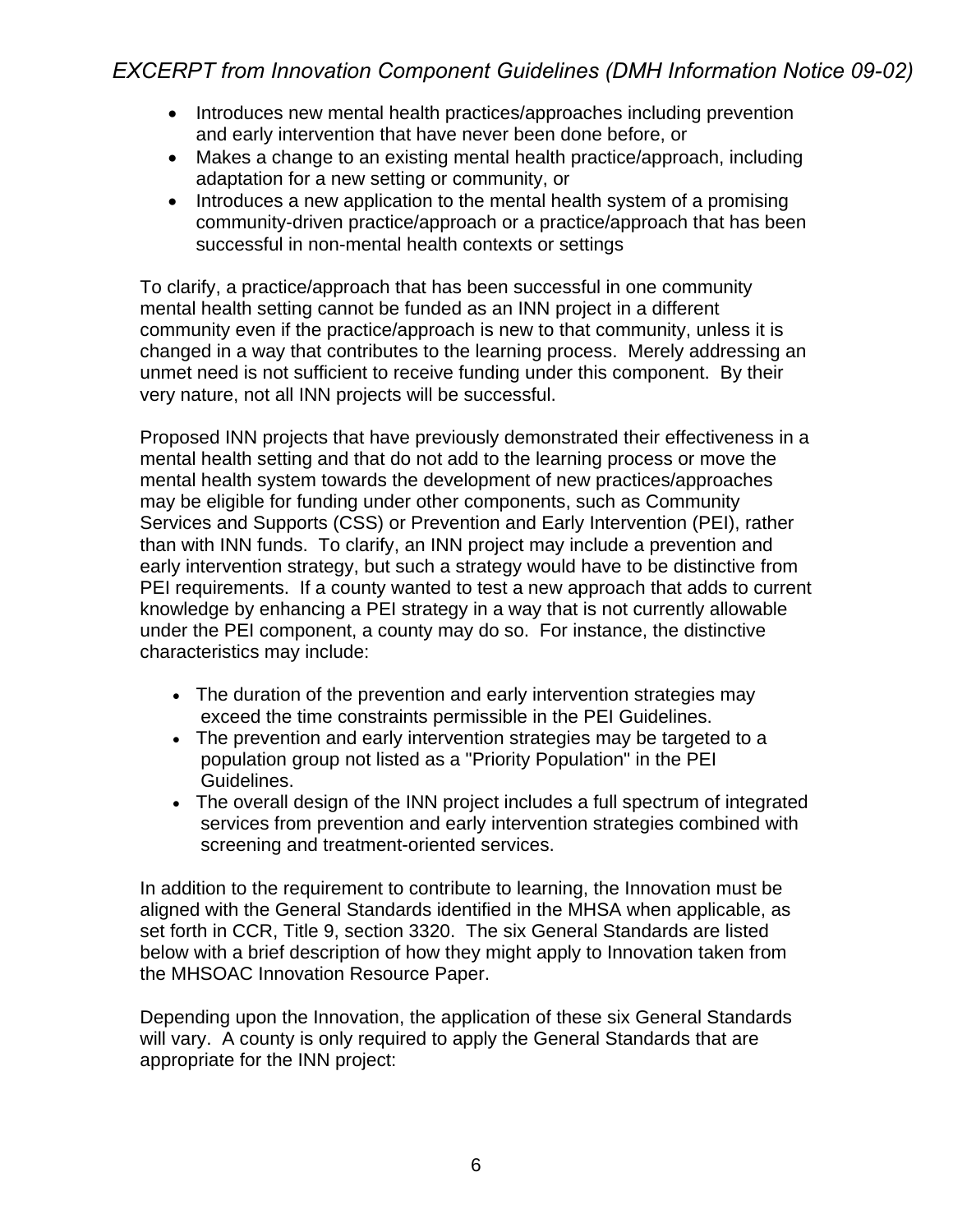- Community Collaboration Initiates, supports and expands collaboration and linkages, especially connections with systems, organizations, healers and practitioners not traditionally defined as a part of mental health care
- Cultural Competence, as defined in CCR, Title 9, section 3200.100 Demonstrates cultural competency and capacity to reduce disparities in access to mental health services and to improve outcomes
- Client Driven Mental Health System Includes the ongoing involvement of clients (and participants in prevention programs) in roles such as, but not limited to, implementation, staffing, evaluation and dissemination
- Family Driven Mental Health System Includes the ongoing involvement of family members in roles such as, but not limited to, implementation, staffing, evaluation and dissemination
- Wellness, Recovery and Resilience Focus Increases resilience and/or promotes recovery and wellness
- Integrated Service Experience Encourages and provides for access to a full range of services provided by multiple agencies, programs and funding sources for clients and family members

## **Scope of Innovation**

INN projects may address issues faced by children, transition age youth, adults, older adults, families (self-defined), neighborhoods, tribal and other communities, counties, multiple counties, or regions. The project may initiate, support and expand collaboration and linkages, especially connections between systems, organizations and other practitioners not traditionally defined as a part of mental health care. The project may influence individuals across all life stages and all age groups, including multigenerational practices/approaches.

An INN project may introduce a novel, creative, and/or ingenious approach to a variety of mental health practices, including those aimed at prevention and early intervention. As long as the INN project contributes to learning and maintains alignment with the MHSA General Standards set forth in CCR, Title 9, section 3320, it may affect virtually any aspect of mental health practices or assessment of a new application of a promising approach to solving persistent, seemingly intractable mental health challenges. To illustrate the breadth of possibilities outside of practices/approaches currently considered part of mental health, proposed INN projects may have an impact on (for example):

- Administrative/governance/organizational practices, processes or procedures
- Advocacy
- Education and training for service providers (including non- traditional mental health practitioners)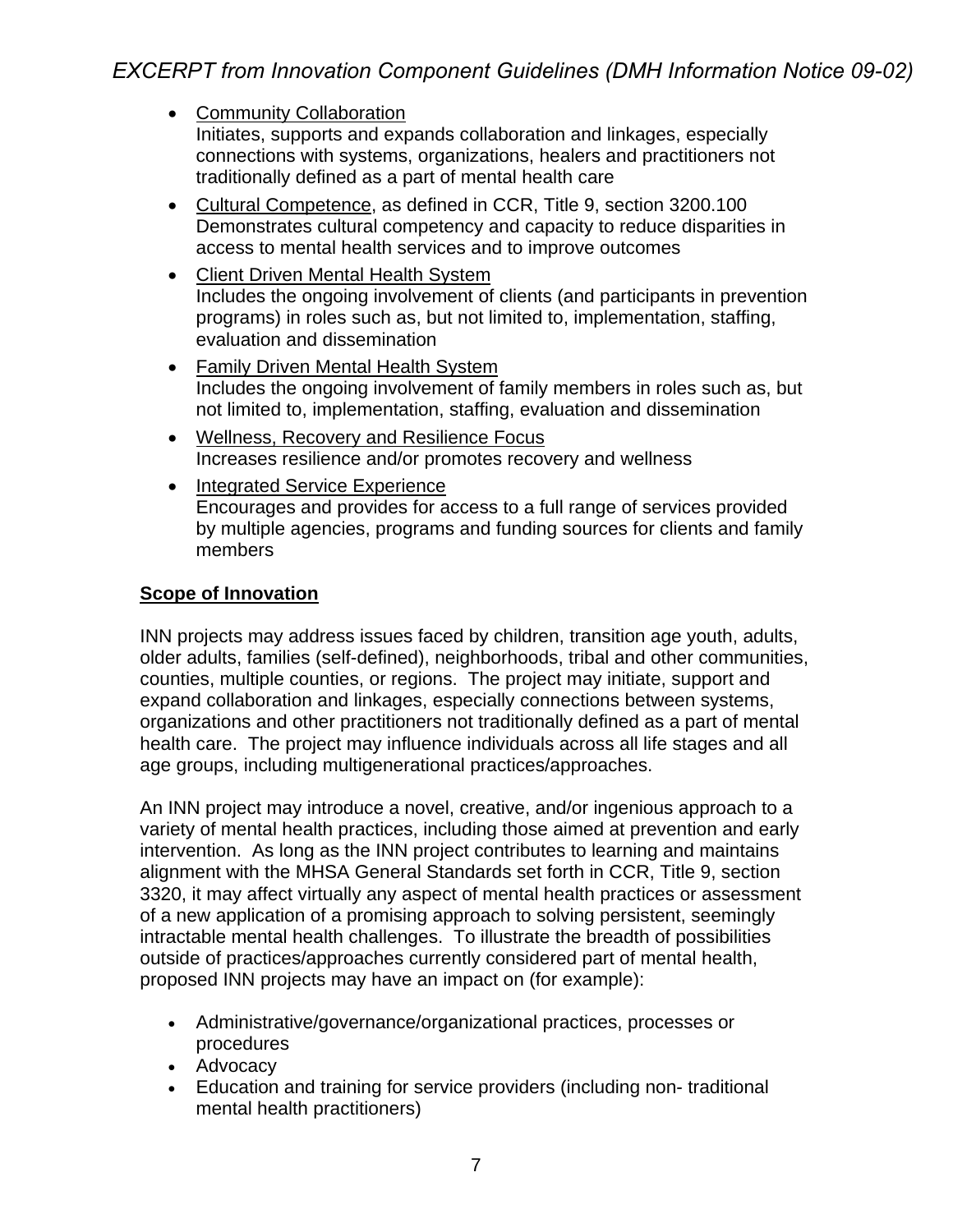- Outreach, capacity building and community development
- Planning
- Policy and system development
- Prevention, early intervention
- Public education efforts
- Research
- Services and/or treatment interventions

A county may submit an INN work plan that adds a strategy to a currently approved CSS or PEI work plan, keeping in mind that the addition must meet all of the criteria for an INN project.

#### **Time Limit**

By their nature, INN projects are similar to pilot or demonstration projects and are subject to time limitations to assess and evaluate their efficacy. Since the project takes time to develop and implement, a work plan should be completed within a time frame that is sufficient to allow learning to occur and to demonstrate the feasibility of the project being assessed.

When developing a work plan, counties should consider the time needed to implement and assess the INN project and arrive at a timeframe that is logically needed for the particular project. This is not intended to fund longitudinal studies or ongoing services that would be more appropriately funded from CSS or PEI funds.

It is expected that Innovations will evolve and that some elements of a project might not work as originally envisioned. Such learning and adaptations are likely to be key contributions of the INN project. However, if the county and its stakeholders conclude that an INN project is not meeting design and outcome expectations to the extent that continuation is not useful and will not add to the learning, the county may terminate the project. The county must notify DMH in writing within 30 days of its decision to discontinue a project and provide the basis for the decision, including an explanation of how stakeholders provided input to the decision. The county must also describe the reasonable efforts made to ensure that all parties affected, including stakeholders, have been advised by public notice of the project's discontinuance. In the rare instance when a project needs to be terminated immediately due to unforeseen legal, ethical or other risk-related reasons, the county should immediately notify in writing, both the DMH and all parties affected of its decision and the basis for the decision. When a project is terminated early, any unspent distributed funds must be identified in the County's Revenue and Expenditure Report for the fiscal year.

### **Reporting**

The following reports are expected to be included as a part of the county's annual update or integrated Three-Year Plan: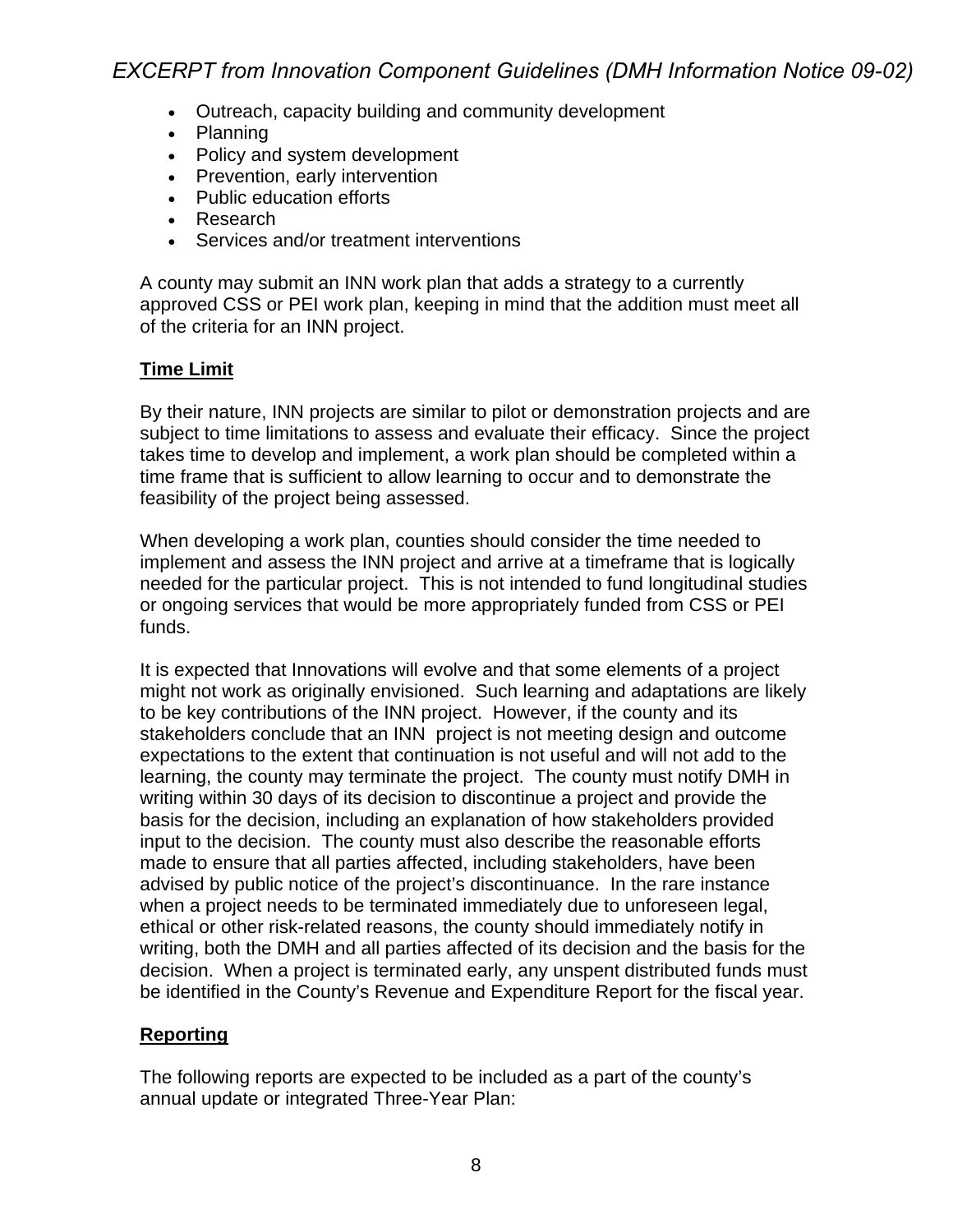#### (a) Annual Reporting

Counties are required to provide a brief description on the progress of each of their projects in their annual update to DMH, consistent with the requirements contained in the proposed guidelines for annual updates.

#### (b) Final Innovation Report

Each county must provide to DMH and the MHSOAC a final report upon completion of the project. The final report may be included in the County's annual update or its integrated Three-Year Plan, whichever is due during the year the project is completed; the county does not have to provide a separate report. The Final Innovation Report will be posted on the DMH and MHSOAC websites from which others can learn about the project and its findings. The final report should include:

- A brief description of the issue addressed (up to one-half page)
- A description of the project including the purpose(s) and expected outcome (up to one page)
- An analysis of the effectiveness of the project using the data that was collected and including the perspective of the project participants. The analysis should include at least the following information: (up to three pages)
	- o Any changes or modifications made during implementation
	- o How it affected those who used it
	- o What was learned
	- o Whether the project would be recommended for others to replicate, including any lessons learned in implementation, with a comment about its cost effectiveness
	- o Whether the project will be continued under a different funding source:
		- $\blacksquare$  If not, why not?
		- If yes, what is the source for new, ongoing funding?
- A description or links to any reports, manuals, CDs or DVDs or videos, or other materials that have been developed and will be used to communicate lessons learned and project results

### **PART IV: Innovation Funding**

WIC, section 5892, subdivision (a)(6) states:

Five percent of the total funding for each county mental health program for Parts 3, 3.6 and 4 shall be utilized for Innovative Programs pursuant to an approved plan required by Section 5830 and such funds may be distributed by the department only after such programs have been approved by the Oversight and Accountability Commission established pursuant to Section 5845.

This component has its own Planning Estimate (see DMH Info Notice 08-36). This funding source is independent of requirements and priorities adopted for CSS and/or PEI guidelines. Up to 100 percent of available funding may be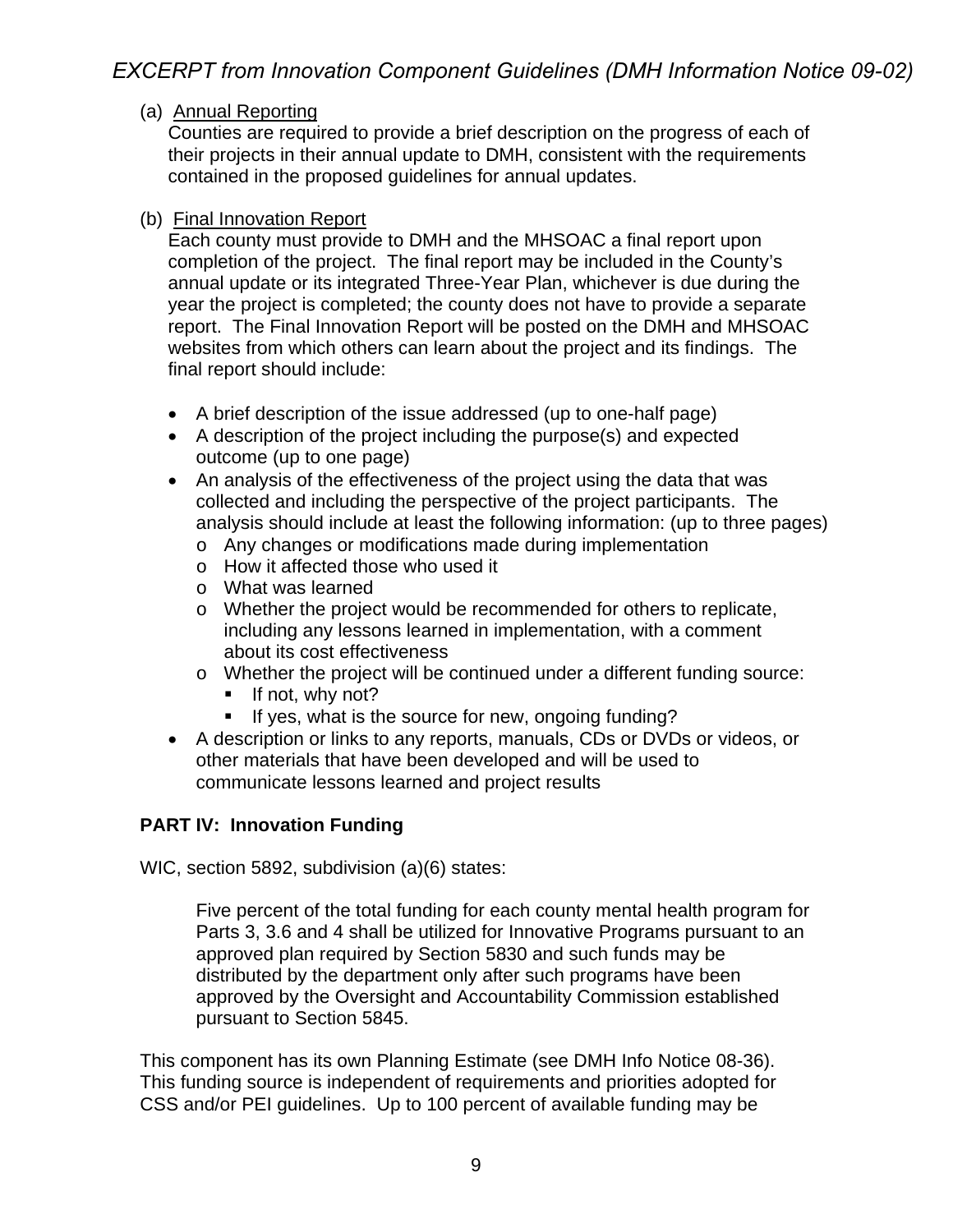requested in the initial work plan submission for the INN component. Any remaining funds may be requested in subsequent updates expanding the initial INN work plan or beginning an entirely new work plan. INN Funding is subject to the three-year reversion requirement set forth in WIC section 5892, subdivision (h) (See DMH Information Notice 08-07).

#### **Regional Collaboration**

While regional collaboration among counties is allowed by the MHSA, it is encouraged under Innovation. Two or more counties can work together on a joint INN project. Each county will need to submit its own work plan as part of an INN component or update to access its Planning Estimate funds; however, the content of the work plans can be the same for all members of the regional collaborative and include the total budget that clearly displays each county's share of the budget.

#### **Sustaining the Innovation**

If an INN project has proven to be successful and a county chooses to continue it, the work plan must transition to a different funding source (as determined by the county), for example the CSS component, the PEI component, (i.e., a new work plan) or another source of stable funding. Counties should consider integrating a successful INN project into other components when planning for the future.

#### **Non-Supplant**

According to CCR, Title 9, Division 1, Chapter 14, section 3410, the MHSA nonsupplant requirements related to county expenditures must be met.

#### **Community Partnering and Collaboration**

It is anticipated that the INN project will contribute to the development of collaborative partnerships, especially with organizations and systems not traditionally defined and funded as a part of mental health care.

Leveraging of resources is not required but is expected, when appropriate, to maximize the impact of a county's allocation for this component as a way of building capacity by extending the reach and impact of the project through collaboration with community partners. For the purposes of this component, the term "leveraging" is used broadly and may include, (for example):

- Cash match
- Federal reimbursements in the health system
- In-kind contributions
- Use of facilities and other resources